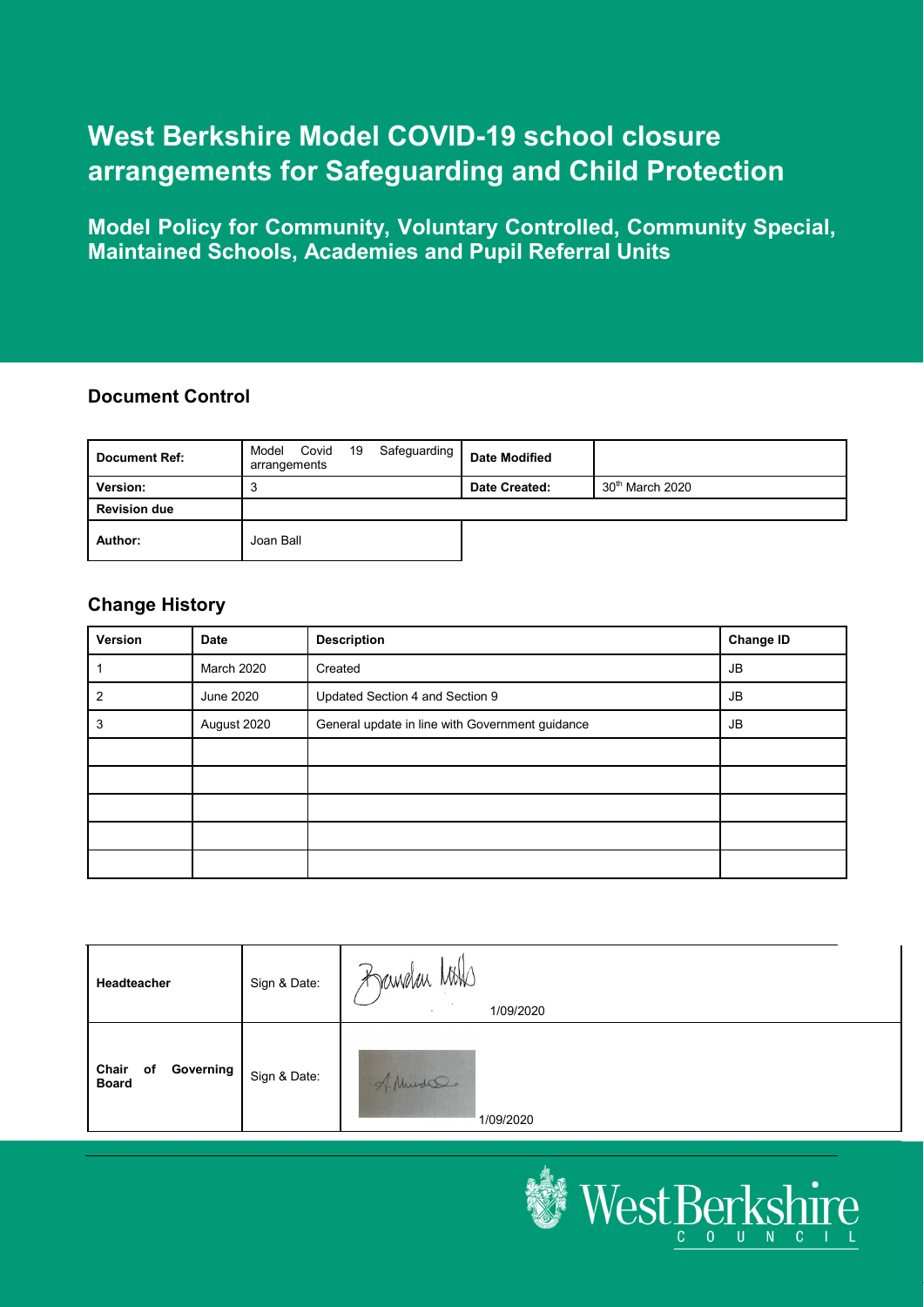# **Contents**

.

This addendum of the (**School name**) Safeguarding, and Child Protection policy contains details of our individual safeguarding arrangements in the following areas:

| Error! Bookmark not defined. Context |  |
|--------------------------------------|--|
|                                      |  |
|                                      |  |
|                                      |  |
|                                      |  |
|                                      |  |
|                                      |  |
|                                      |  |
|                                      |  |
|                                      |  |
|                                      |  |
|                                      |  |
|                                      |  |

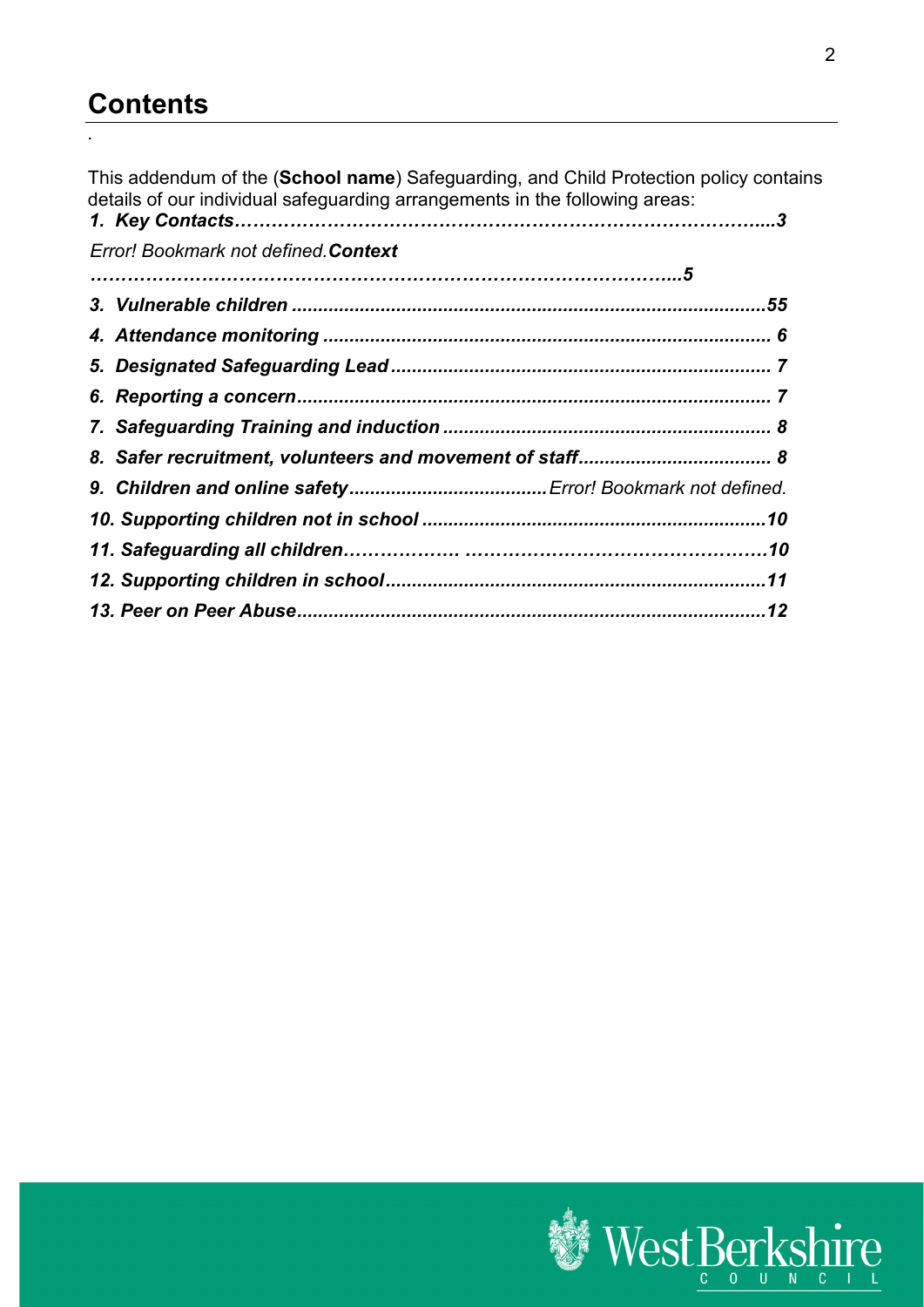#### **1. Key Contacts**

#### Key Contact list for Safeguarding in **(INSERT SCHOOL**)

Where different schools are sharing one site for the pupils, please list all available DSLS, and not just the DSL from the host school.

|                                      | Name                 | Telephone contact | Email                  |
|--------------------------------------|----------------------|-------------------|------------------------|
| Designated                           | <b>Brandon Mills</b> | 0118 942 1382     | bmills@brookfields.w-  |
| <b>Safeguarding Lead</b>             |                      |                   | berks.sch.uk           |
| Deputy Designated   Catherine Bernie |                      | 0118 942 1382     | cbernie@brookfields.w- |
| Safeguarding Lead                    |                      |                   | berks.sch.uk           |
| Safeguarding                         | Anne Rothon          | 0118 942 1382     | office@brookfields.w-  |
| Governor                             |                      |                   | berks.sch.uk           |

#### **Key Contacts within the Local Authority Pan Berkshire Safeguarding Procedures: <http://berks.proceduresonline.com/>**

|                              | Name     | <b>Address</b>           | Telephone contact  | Email                           |
|------------------------------|----------|--------------------------|--------------------|---------------------------------|
| Contact, Advice &            | Duty     | <b>Council Offices</b>   | Professionals only | child@westberks.gov.uk          |
| <b>Assessment Service</b>    | Social   | <b>West Street House</b> | contact number:    |                                 |
| (CAAS)                       | worker   | <b>West Street</b>       | 01635 503190       |                                 |
|                              |          | <b>Newbury</b>           |                    |                                 |
|                              |          | <b>Berkshire</b>         | Parents only       |                                 |
|                              |          | <b>RG14 1BD</b>          | Contact number:    |                                 |
|                              |          |                          | 01635 503090       |                                 |
|                              |          |                          | or Emergency Duty  |                                 |
|                              |          |                          | Team (outside of   |                                 |
|                              |          |                          | office hours) Tel: |                                 |
|                              |          |                          | 01344 786543       |                                 |
|                              |          |                          | Fax: 01344 786535  |                                 |
| <b>Prevent Officer</b>       | Prevent  | <b>Reading Police</b>    | 07788 307 178      | Preventreferrals@thamesvalley.  |
| <b>Thames Valley</b>         | officer  | Station                  |                    | pnn.police.uk                   |
| Police                       |          | <b>Castle Street</b>     |                    |                                 |
|                              |          | Reading RG1 7TH          |                    |                                 |
| <b>Building</b>              | Susan    | <b>Council Offices</b>   | (01635) 264703     | susan.powell@westberks.gov.u    |
| communities                  | Powell   | Market St                | 07881 856801       | k                               |
| togetherTeam                 |          | Newbury                  |                    | www.westberks.gov.uk            |
| Manager and<br>PREVENT Lead, |          |                          |                    |                                 |
| <b>WBC</b>                   |          |                          |                    |                                 |
|                              |          |                          |                    |                                 |
| Service manager for          | AAxitil  | <b>Cooppidicoffices</b>  | 0066355599044      | AAnitiAAddbb@@weettbekksggowlak |
| early years,                 | ААННАЫЗУ | WestSStreet Housse       |                    |                                 |
| vulnerable learners          |          | <b>WeetSSteet</b>        |                    |                                 |
| and families                 |          | Netextobicty             |                    |                                 |
|                              |          | <b>Beeksbiriee</b>       |                    |                                 |

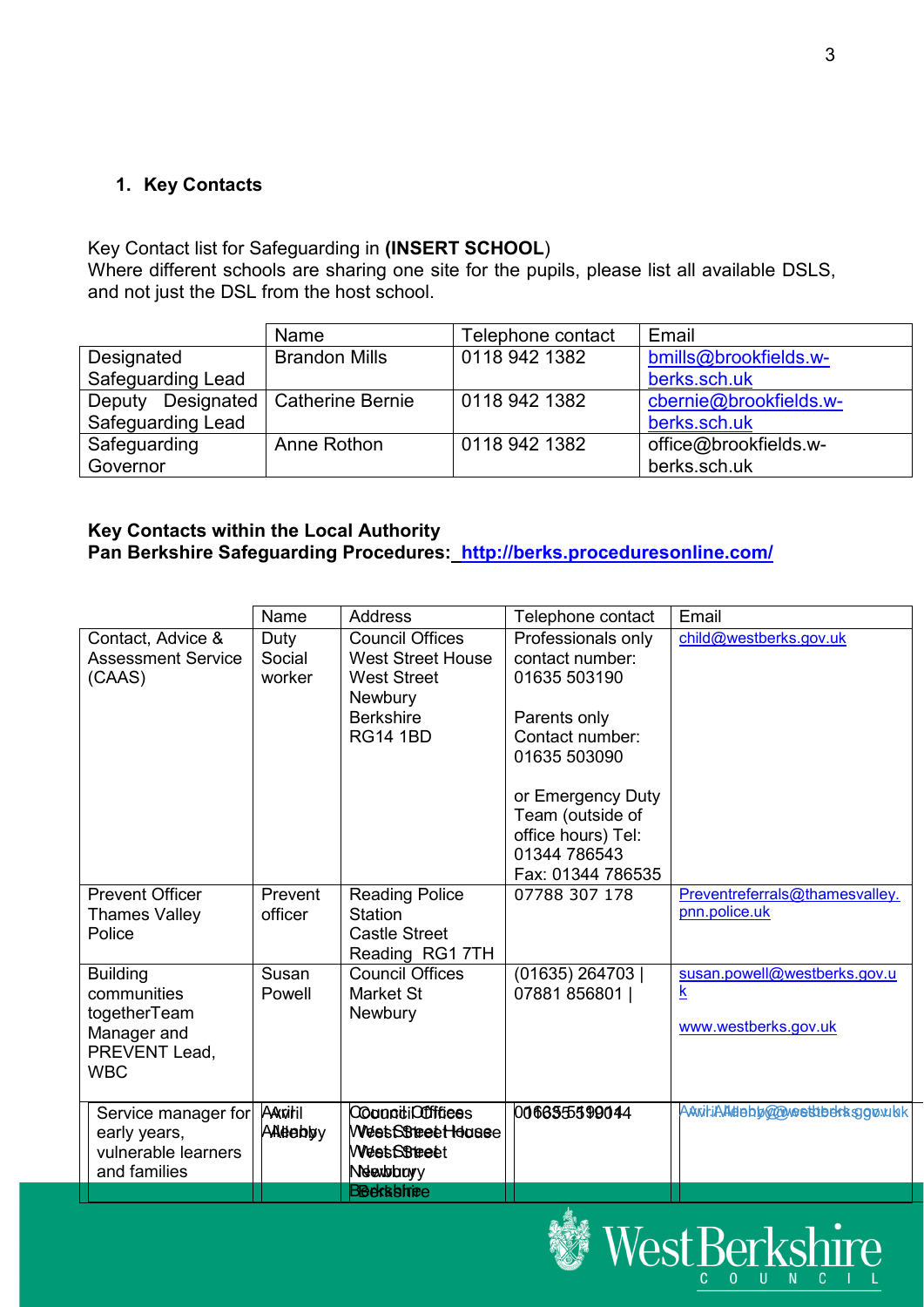|                                                                                                                                                        |                         | RRG3441 BBDD                                                                                                                             |                             |                                                                                           |
|--------------------------------------------------------------------------------------------------------------------------------------------------------|-------------------------|------------------------------------------------------------------------------------------------------------------------------------------|-----------------------------|-------------------------------------------------------------------------------------------|
| <b>Principal Education</b><br>Welfare Officer,<br>Lead Officer in<br><b>Education for</b><br>Safeguarding, and<br><b>PREVENT Link for</b><br>Education | Linda<br>Curtis         | <b>Council Offices</b><br><b>West Street House</b><br><b>West Street</b><br><b>Newbury</b><br><b>Berkshire</b><br><b>RG14 1BD</b>        | 01635 519014                | Linda.curtis@westberks.gov.uk                                                             |
| Schools<br><b>Safeguarding Officer</b>                                                                                                                 | Joan Ball               | <b>Council Offices</b><br><b>Turnham's Green</b><br>Park<br><b>Pincents Lane</b><br><b>Tilehurst</b><br>Reading<br>Berkshire RG31<br>4UH | 01189 167770                | joan.ball@westberks.gov.uk                                                                |
| <b>Local Authority</b><br><b>Designated Officer</b><br><b>Contact can be</b><br>made via CAAS                                                          | Fiona<br>Goussard       | <b>Council Offices</b><br><b>West Street House</b><br><b>West Street</b><br>Newbury<br><b>Berkshire</b><br><b>RG14 1BD</b>               | via CAAS on<br>01635 503190 | cpadmin@westberks.gov.uk<br>or<br>cpadmin@westberks.gcsx.gov.u<br>$\overline{\mathbf{k}}$ |
| <b>Senior Education</b><br>Welfare Officer,                                                                                                            | Sally-<br>Ann<br>Looker | <b>Council Offices</b><br><b>West Street House</b><br><b>West Street</b><br>Newbury<br><b>Berkshire</b><br><b>RG14 1BD</b>               | 01635 519788                | sal.looker@westberks.gov.uk                                                               |
| <b>Virtual Scool</b><br>Headteacher                                                                                                                    | <b>Robin</b><br>Douglas | <b>Council Offices</b><br><b>West Street House</b><br><b>West Street</b><br>Newbury<br><b>Berkshire</b><br><b>RG14 1BD</b>               | 01635 503195                | Robin.Douglas@westberks.gov.<br>$\underline{uk}$                                          |
| <b>Exclusions Officer</b>                                                                                                                              | Roslyn<br>Arthur        | <b>Council Offices</b><br><b>West Street House</b><br><b>West Street</b><br>Newbury<br><b>Berkshire</b><br><b>RG14 1BD</b>               | 01635 503409                | Roslyn.Arthur@westberks.q<br>ov.uk                                                        |

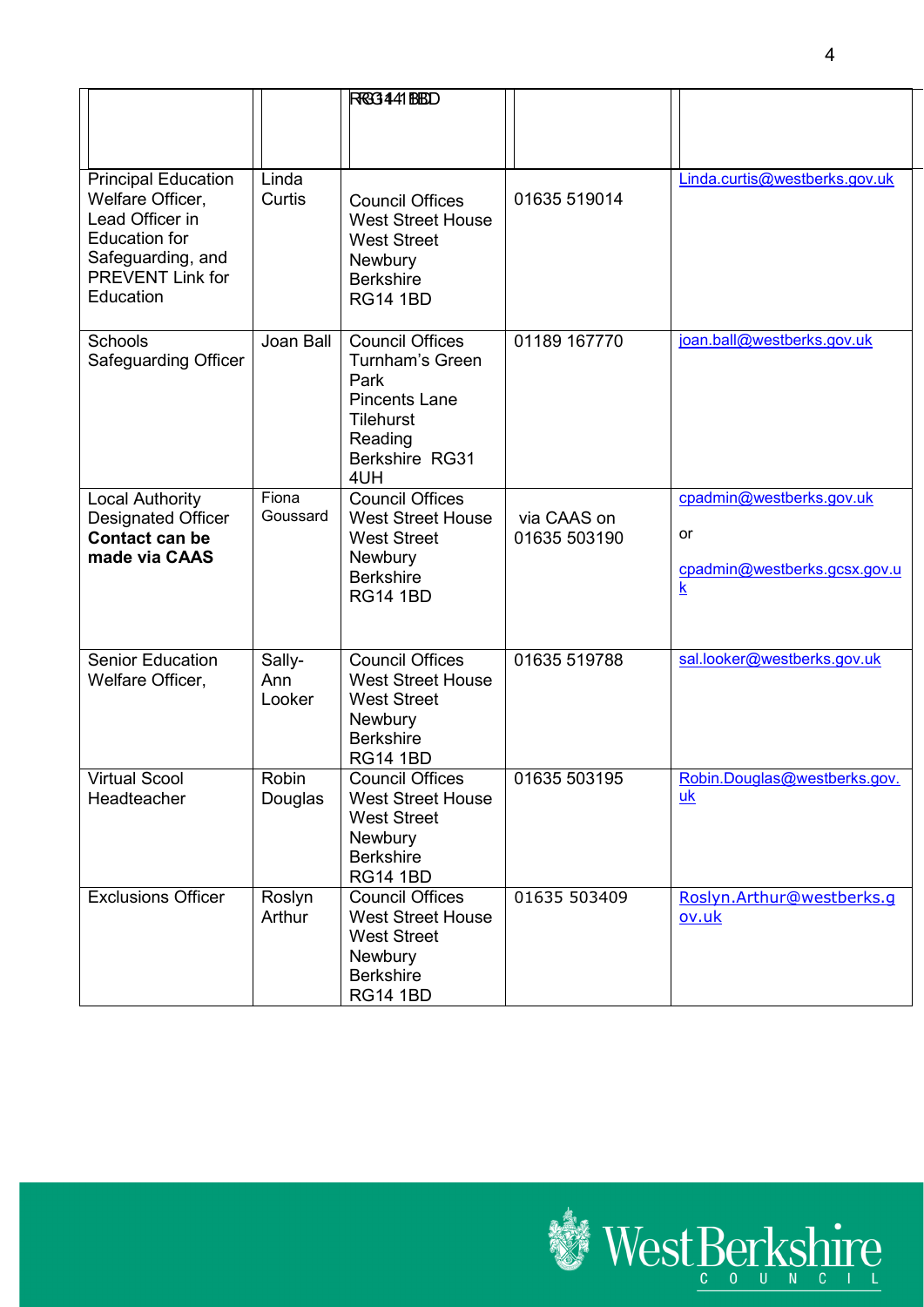### **2. Context**

From 20th March 2020 parents were asked to keep their children at home, wherever possible, and for schools to remain open only for those children of workers critical to the COVID-19 response - who absolutely need to attend.

Schools and all childcare providers were asked to provide care for a limited number of children - children who are vulnerable, and children whose parents are critical to the COVID-19 response and cannot be safely cared for at home.

From September 2020 pupild will be expected to return to school

This addendum should be used in conjunction with the school Safeguarding and Childprotection policy.

### <span id="page-4-0"></span>**3. Vulnerable children**

Vulnerable children include those who have a social worker and those children and young people up to the age of 25 with education, health and care (EHC) plans.

Those who have a social worker include children who have a Child Protection Plan/child in need plan and those who are looked after by the Local Authority. A child may also be deemed to be vulnerable if they have been assessed as being in need or otherwise meet the definition in section 17 of the Children Act 1989.

Those with an EHC plan will be expected to attend school unless they have a health condition which prevents then from attending.

Those children who have been assessed as otherwise vulnerable by education providers or the local authority for example those children who are:

- On the edge of receiving support from childrens social care
- Adopted
- At risk of becoming NEET (not in employment education or training
- Living in temporary accommodation
- Young carers

Eligibility for free school meals in and of itself should not be the determining factor in assessing vulnerability.

Senior leaders, especially the Designated Safeguarding Lead (and deputy) know who our most vulnerable children are.

Brookfields School will continue to work with and support children's social workers to help protect vulnerable children. This includes working with and supporting children's social workers and the local authority virtual school head (VSH) for looked-after and previously looked-after children. The lead person for this will be Sarah Strudley (Assistant Head Teacher)

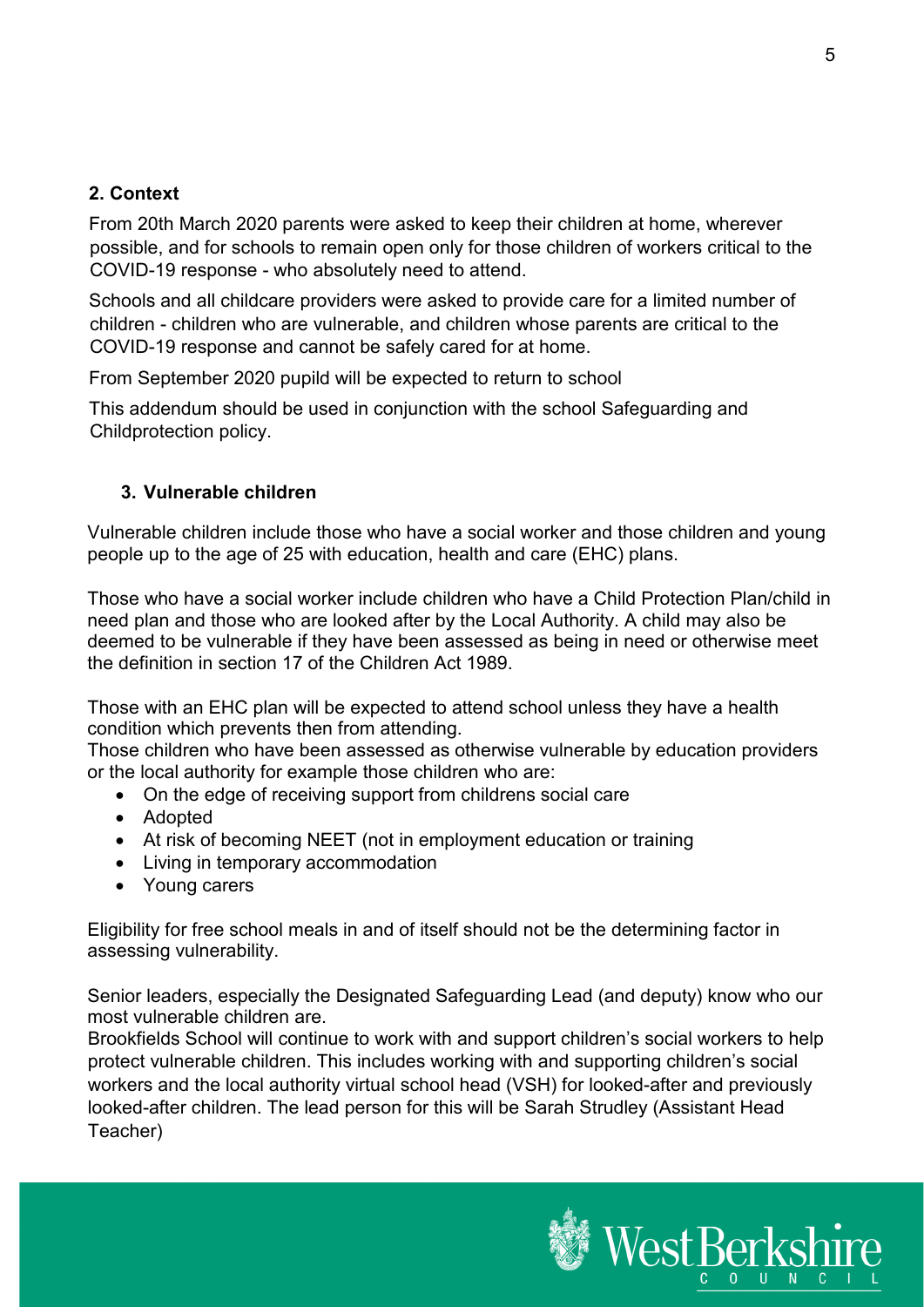#### <span id="page-5-0"></span>**4. Attendance monitoring**

We will resume taking our attendance register. We will also continue to submit the Department for Educations daily online attendance form, until no longer asked to do so.

Where any child we expect to attend school doesn't attend, or stops attending, we will:

- Follow up their absense with their parents or carers
- Notify a Social Worker if they have one

We will make arrangements with parents and carers to make sure we have up-todate emergency contact details.

**Code Y** (unable to attend due to exceptional circumstances) should be used where a pupil is:

- isolating
- has an EHCP where their risk assessment says that their needs cannot be safely met in school

#### (*note whether the absence is due to isolation to help complete the educational setting status form)*

**Code I** should be used where a pupil is unable to attend due to illness (*note whether the illness involves coronavirus symptoms to help complete the educational setting status form)* 

**Code C** (leave of absence authorised by the school) should be used where a pupil does not attend school, despite being eligible and is not self-isolating, unable to attend due to illness, nor has an EHCP risk assessment saying their needs cannot be safely met at school.

#### **Pupils attending other schools.**

**Code D** (dual registered) should be used to indicate that the pupil is not expected to attend the session in question as they are attending the other school at which they are registered. **Code B** (off-site educational activity) should be used by the home school for any pupil they cannot accommodate and who is attending a host school.

*The host school does not need to add this child to their attendance register but should keep a record of their attendance for safeguarding purposes and include the child in their daily totals for the educational setting status form; schools should put in place arrangements whereby the host school notifies the home school of any absences.* Where other specific authorised absence and attendance codes are more appropriate, schools may want to use these as usual, for example **Code M** (medical appointment).

#### **Staggered start times.**

Where a school has staggered start times they may wish to consider temporarily extending the length of time the register is open or re-opening the register.

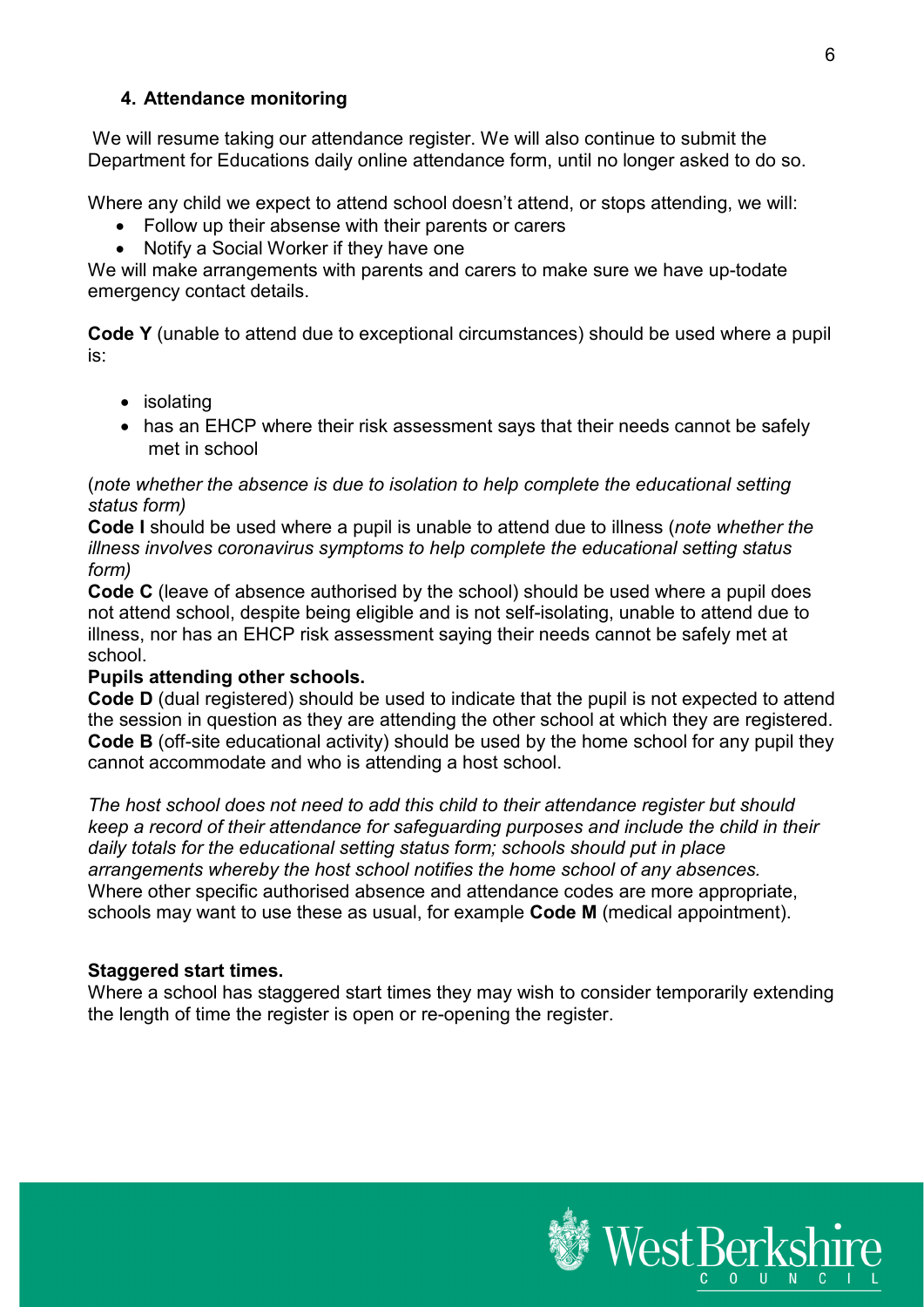### <span id="page-6-0"></span>**5. Designated Safeguarding Lead**

**(name of school)** has a Designated Safeguarding Lead (DSL) and a Deputy DSL.

The Designated Safeguarding Lead is**: Brandon Mills**

The Deputy Designated Safeguarding Lead is: **Catherine Bernie**

**It is important that all school staff and volunteers have access to a trained DSL (or deputy). Staff will be made aware of who that person is and how to speak to them**. The DSL will continue to engage with social workers, and attend all multi-agency meetings, which can be done remotely.

Best practice is to have a trained DSL (or deputy) available on site. Where this is not the case a trained DSL (or deputy) will be available to be contacted via phone or online video for example when working from home.

Where a trained DSL (or deputy) is not on site, in addition to the above, a member of the senior leadership team will assume responsibility for co-ordinating safeguarding on site.

This might include updating and managing access to child protection files and liaising with the offsite DSL. If you have children attending from another school, liaising with the DSL from their school, and if required, liaising with children's social workers.

#### <span id="page-6-1"></span>**6. Reporting a concern**

Where staff have a concern about a child, they should continue to follow the process outlined in the school Safeguarding Policy.

#### **Staff are reminded of the need to report any concern immediately and without delay.**

The school is aware that the number of disclosure from pupils and the number of concerns from staff are likely to increase with pupils returning to school.

Where staff are concerned about an adult working with children in the school, they should report immediately to the DSL/Headteacher

Concerns around the Headteacher should be directed to the Chair of Governors**: Anne Murdoch**

DSLs will continue to report concerns to CAAS in the usual way. During office hours call **01635 503190** Out of office hours, Emergency Duty Team Tel: **01344 786543**

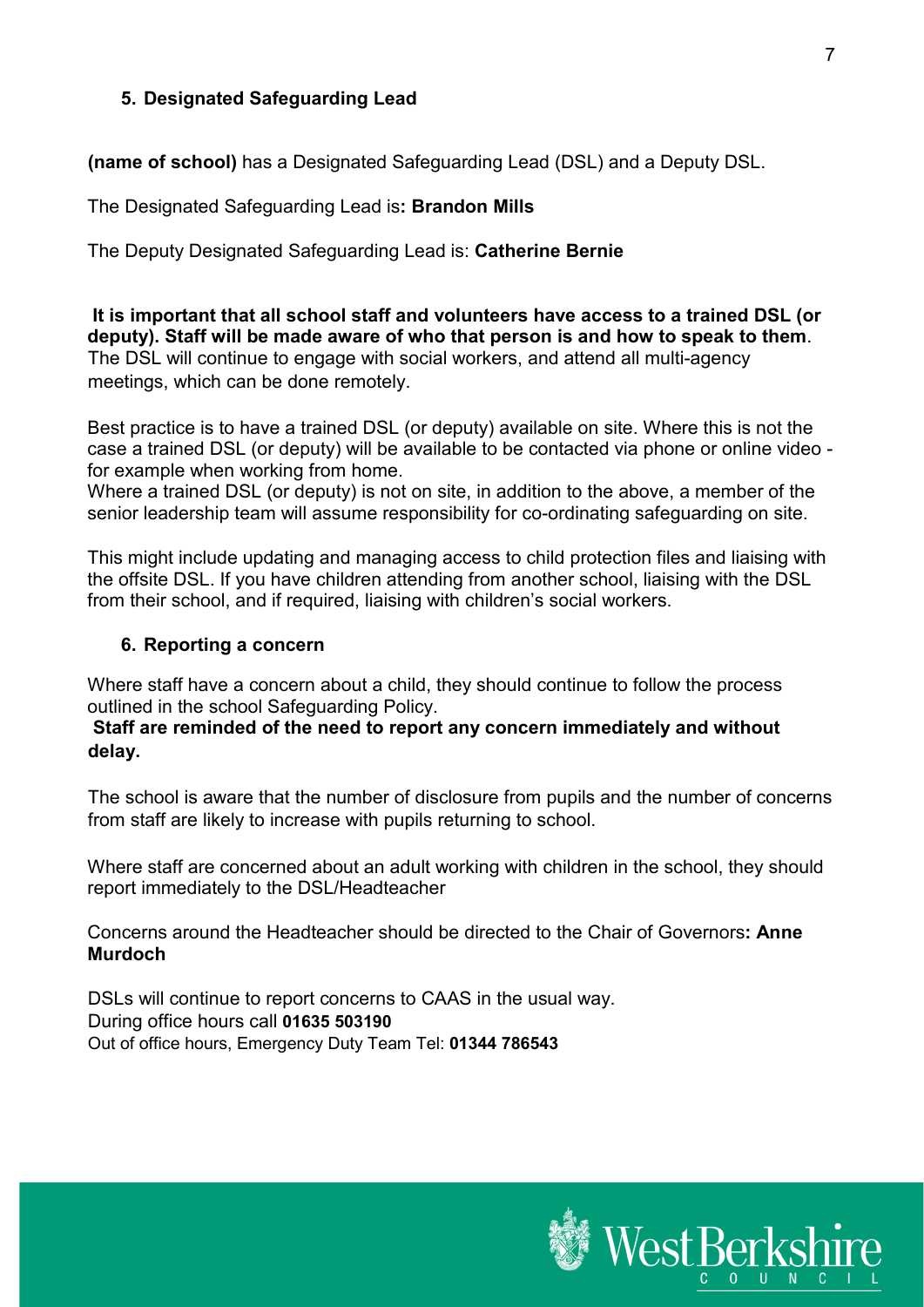### <span id="page-7-0"></span>**7. Safeguarding Training and induction**

Desiginated Safeguarding Lead training is available via remote learning from the Local authority.

The DSL and deputies will make sure that their training is refreshed every two years.

All existing school staff have had safeguarding training and have read part 1 and Annex A of Keeping Children Safe in Education (2020). The DSL should communicate with staff any new local arrangements, so they know what to do if they are worried about a child.

Free online Safeguarding training is available for staff.

Where new staff are recruited, or new volunteers enter the school, they will continue to be provided with a safeguarding induction.

If staff are deployed from another education or children's workforce setting to our school, we will take into account the DfE supplementary guidance on safeguarding children during the COVID-19 pandemic and will accept portability as long as the current employer confirms in writing that:-

- the individual has been subject to an enhanced DBS and children's barred list check
- there are no known concerns about the individual's suitability to work with children
- there is no ongoing disciplinary investigation relating to that individual

Upon arrival, they will be given a copy of the receiving setting's child protection policy, confirmation of local processes and confirmation of DSL arrangements.

#### <span id="page-7-1"></span>**8. Safer recruitment/volunteers and movement of staff**

It remains essential that people who are unsuitable are not allowed to enter the children's workforce or gain access to children. When recruiting new staff, **(School)** will continue to follow the relevant safer recruitment processes for their setting, including, as appropriate, relevant sections in part 3 of Keeping Children Safe in Education (2020) (KCSIE).

In response to COVID-19, the Disclosure and Barring Service (DBS) has made changes to its guidance on standard and enhanced DBS ID checking to minimise the need for face-toface contact.

If the school are utilising volunteers, we will continue to follow the checking and risk assessment process as set out in paragraphs 167 to 172 of KCSIE. Under no circumstances will a volunteer who has not been checked be left unsupervised or allowed to work in regulated activity.

Brookfields School will continue to follow the legal duty to refer to the DBS anyone who has harmed or poses a risk of harm to a child or vulnerable adult. Full details can be found at paragraph 163 of KCSIE.

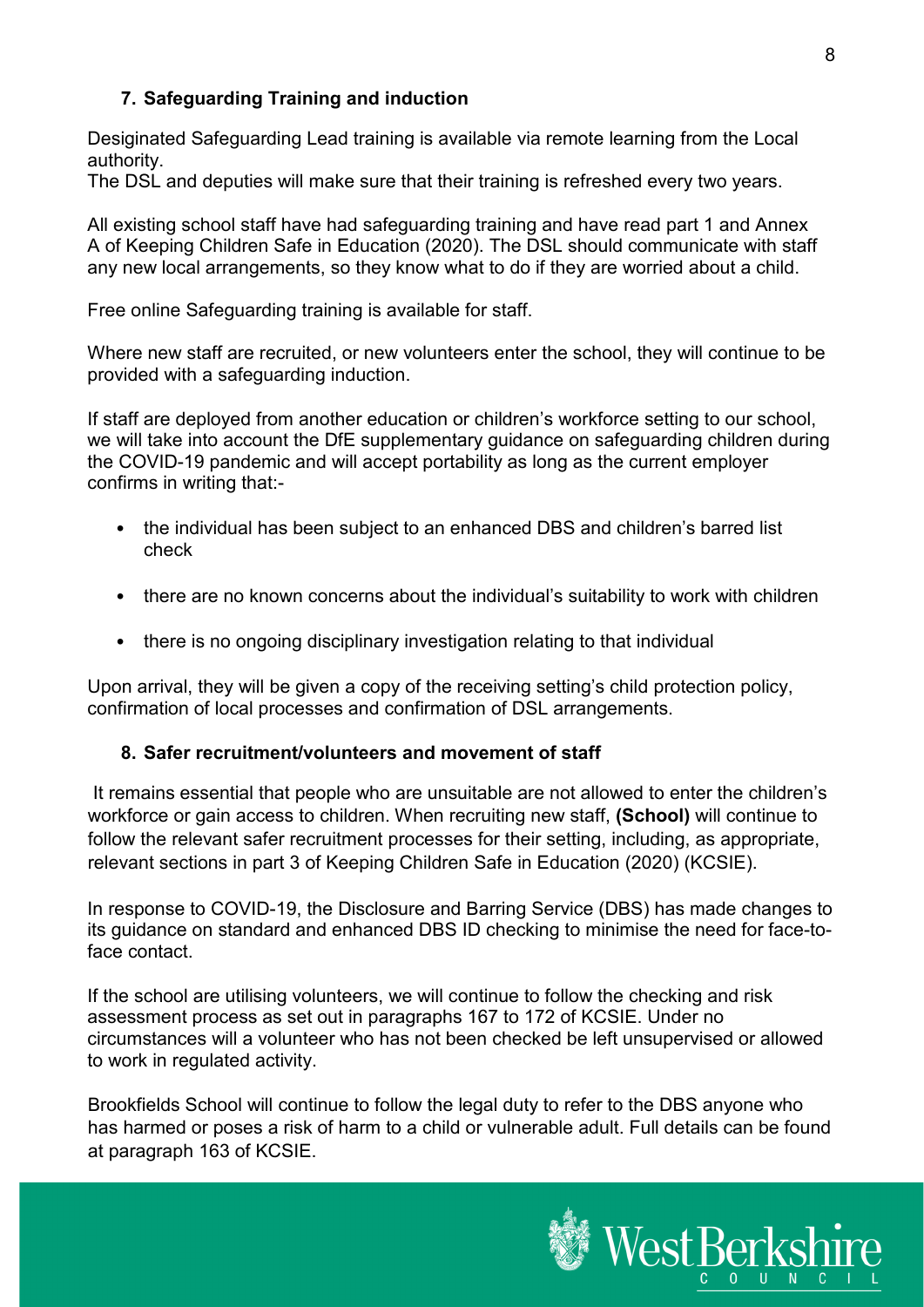Brookfields School will continue to consider and make referrals to the Teaching Regulation Agency (TRA) as per paragraph 166 of KCSIE and the TRA's 'Teacher misconduct advice for making a referral.

During the COVID-19 period all referrals should be made by emailing Misconduct.Teacher@education.gov.uk

Whilst acknowledging the challenge of the current National emergency, it is essential from a safeguarding perspective that any school is aware, on any given day, which staff/volunteers will be in the school or college, and that appropriate checks have been carried out, especially for anyone engaging in regulated activity. As such, **(School)** will continue to keep the single central record (SCR) up to date as outlined in paragraphs 164 to 169 in KCSIE 2020.

## **9. Children and online safety.**

Brookfields School will continue to provide a safe environment for pupils including online.

Where students are using computers in school, appropriate supervision will be in place. Staff will continue to be alert to signs that a child may be at risk of harm online, and report any concerns imeditely to the DSL

We will make sure children know how to report any concerns they have back to our school, and signpost them to other sources of support too.

Brookfields School will ensure any use of online learning tools and systems is in line with privacy and data protection/GDPR requirements.

Below are some things to consider if delivering virtual lessons, especially where webcams are involved:

- Only use online learning platforms once a thorough risk assessment has been completed and you can show that actions have been taken to negate Safeguarding risks, and that additional staff are available to cover these lessons/activitites.
- Make sure the platform has sufficient security, use passwords and waiting rooms.
- You must receive permission from parents/carers for their children to be involved.
- Ensure all pupils have access to the required equiptment to access online learning.
- The recording of lessons must be inline with GDPR.
- A code of conduct should be agreed for pupils and staff online.
- Staff should encourage pupils to place themselves in front of a plain background if possible. Ths will cut down the possibility of anyone else coming in to view and reduce the possibility of bullying due to their home environments. Or use the "blur background" option if available.
- When emailing pupils copy in a parent/carer and a member of the senior management team.
- Do not use whatsapp to contact pupils, parents or to have professional discussions with colleagues, it is not GDPR compliant and may blur professional lines. In these circumstances School email addresses should be used.
- Staff should dress appropriately and always use professional language.
- Staff should record, the length, time, date and participation of any sessions held.

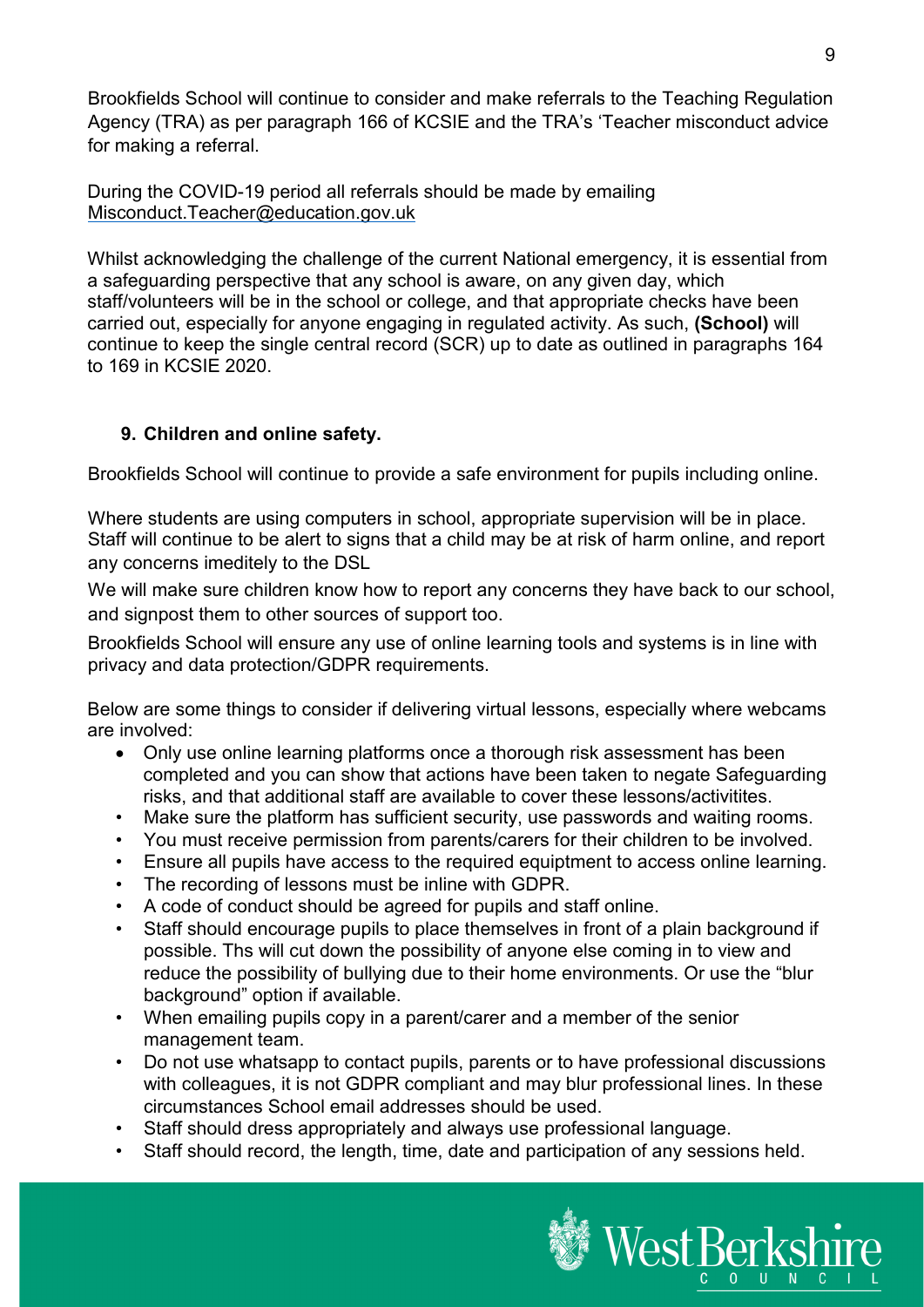All staff at Brookfields School should remind themselves of the following policies:

- Staff code of conduct
- ICT/Acceptable use policy
- Social media guidance.

### **9.1 Working with parents and carers**

We will make sure parents and carers:

• Are aware of the potential risks to children online and the importance of staying safe online

• Know what our school is asking children to do online, including what sites they will be using and who they will be interacting with from our school

• Are aware that they should only use reputable online companies or tutors if they wish to supplement the remote teaching and resources our school provides

### <span id="page-9-0"></span>**10.Supporting children not in school**

Brookfields School is committed to ensuring the safety and wellbeing of all of its Children and Young people.

Where the DSL has identified a child to be on the edge of social care support, or who would normally receive pastoral-type support in school, they should ensure that a robust communication plan is in place for that child or young person.

Details of this plan must be recorded on the pupils file.

The communication plans can include; remote contact, phone contact, and door-step visits (observing social distancing). Other individualised contact methods should be considered and recorded.

## **11.Safeguarding all children**

Brookfields School Staff and volunteers are aware that this difficult time potentially puts all children at greater risk.

Staff and volunteers will continue to be alert to any signs of abuse, or effects on pupils' mental health that are also safeguarding concerns, and act on concerns immediately in line with the procedures set out in the Safeguarding and child protection policy.

Face coverings will be used by staff and pupils in line with government advice and school policy.

## **11.1 Children returning to school**

The DSL (or deputy) will do all they reasonably can to find out from parents and carers whether there have been any changes regarding welfare, health and wellbeing that they should be aware of before the child returns.

If this is the case for your school include: The DSL (and deputy) will be given more time to support staff and children regarding new concerns (and referrals as appropriate) as more children return to school.

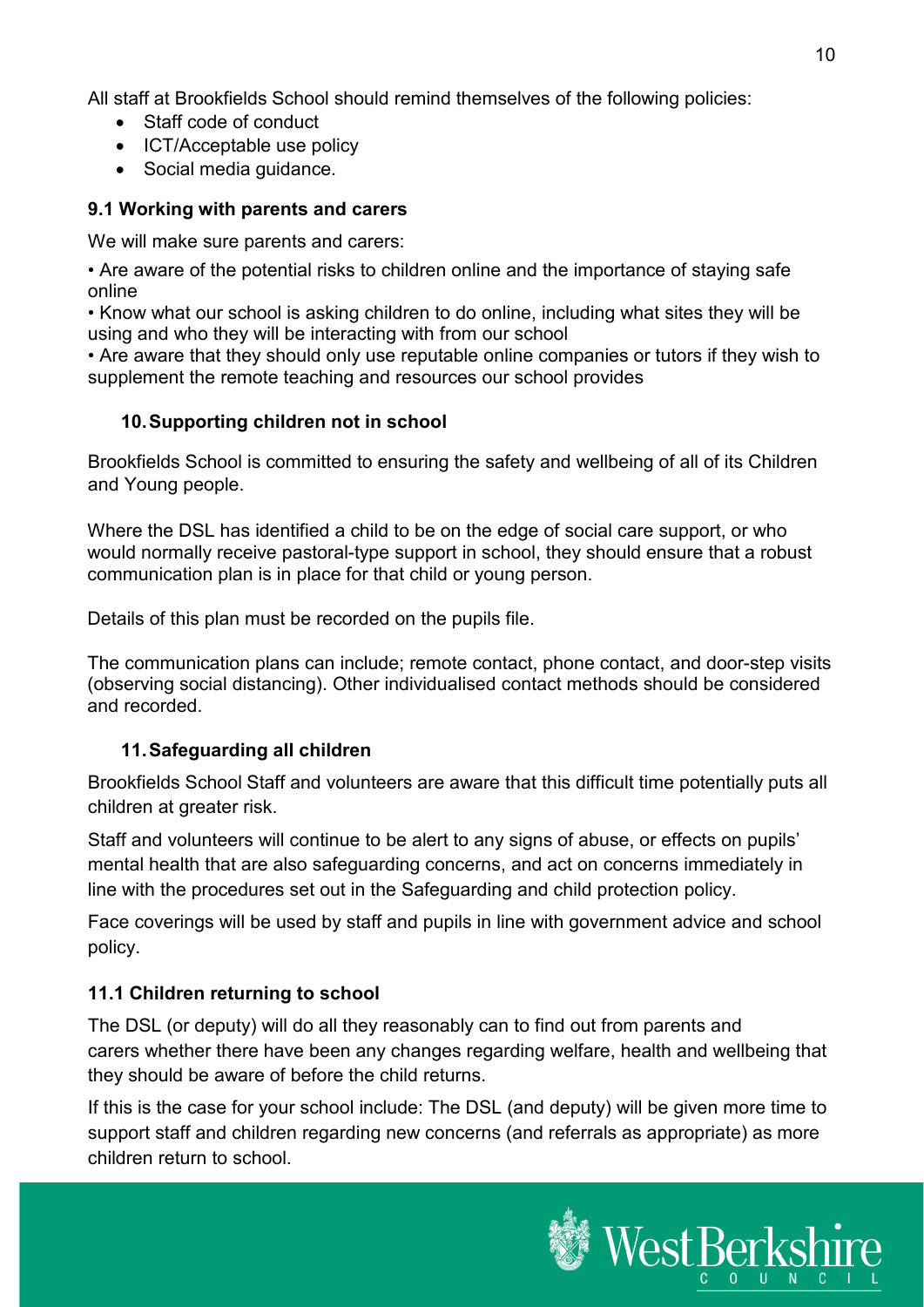Staff and volunteers will be alert to any new safeguarding concerns as they see pupils in person.

## **11.2 Children at home**

The school will maintain contact with children who are not yet returning to school. Staff will try to speak directly to children at home to help identify any concerns. They will use school phones and devices to make calls home.

Staff and volunteers will look out for signs like:

- Not completing assigned work or logging on to school systems
- No contact from children or families

• Seeming more withdrawn during any class check-ins or video calls ts DSL will work closely with all stakeholders to maximise the effectiveness of any communication plan.

This plan must be reviewed regularly (at least once a fortnight) and where concerns arise, the DSL will consider any referrals as appropriate.

The school will share safeguarding messages on its website and social media pages.

Brookfields School recognises that school is a protective factor for children and young people, and the current circumstances, can affect the mental health of pupils and their parents/carers. Teachers need to be aware of this in setting expectations of pupils' work where they are at home.

Brookfields School will ensure that where we care for children of critical workers and vulnerable children on site, we ensure appropriate support is in place for them. This will be bespoke to each child and recorded appropriately.

## <span id="page-10-0"></span>**12.Supporting children in school**

Brookfields School is committed to ensuring the safety and wellbeing of all its students.

Brookfields School will continue to be a safe space for all children to attend and flourish. The Headteacher will ensure that appropriate staff are on site and staff to pupil ratio numbers are appropriate, to maximise safety.

Brookfields School will refer to the Government guidance for education and childcare settings on how to implement social distancing and continue to follow the advice from Public Health England on handwashing and other measures to limit the risk of spread of COVID19.

Brookfields School will ensure that where we care for children of critical workers and vulnerable children on site, we ensure appropriate support is in place for them. This will be bespoke to each child and recorded appropriately.